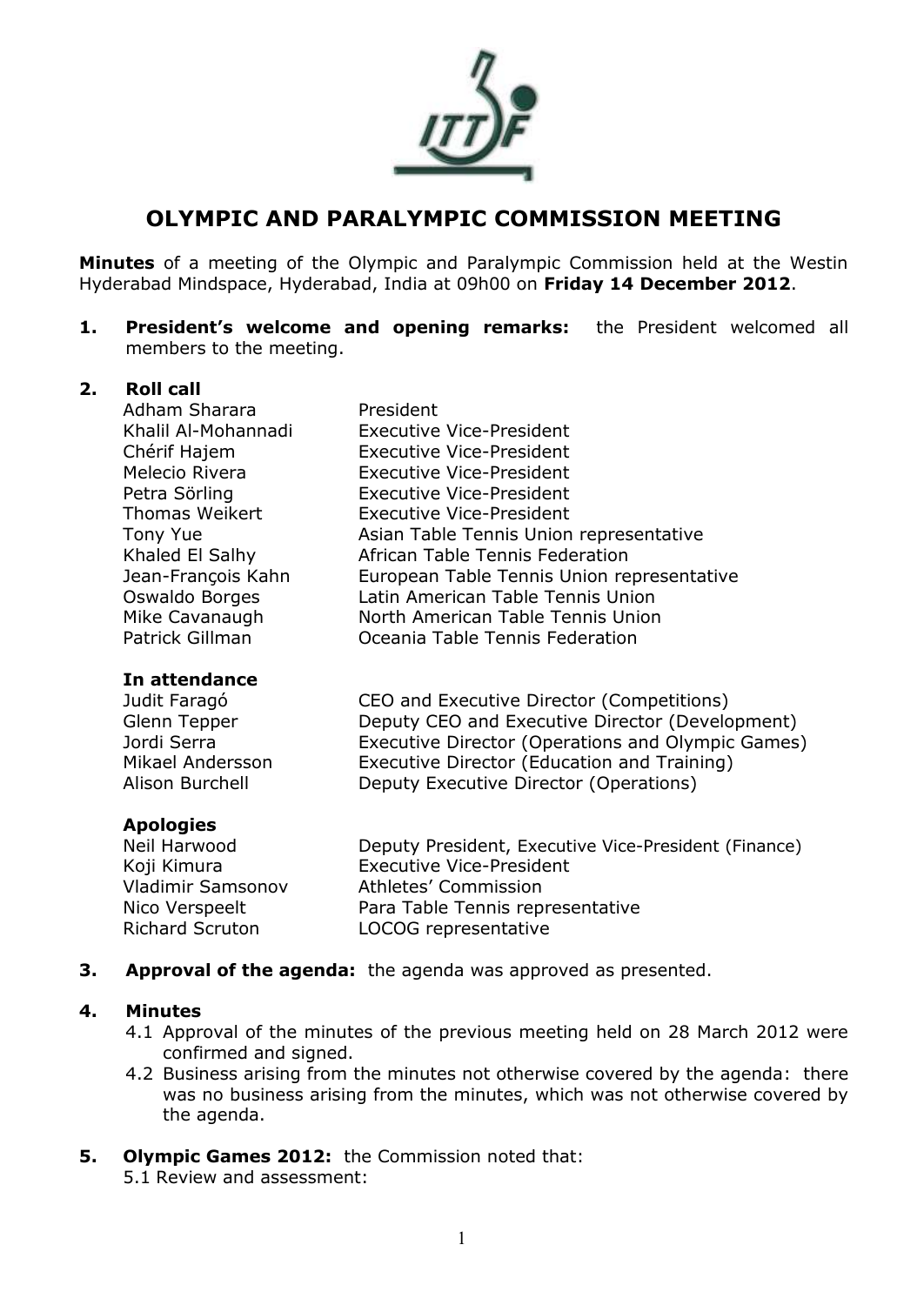- Previously, an analysis of the competition programme had been done and an application to have mixed doubles would be submitted as already decided.
- The ITTF had previously opted for teams instead of doubles.
- The request for mixed doubles for 2016 should be submitted to the IOC by February 2013 for decision by August or September 2013.
- From London, more NOCs had won medals but adding mixed doubles may provide an additional medal to a strong NOC.
- If mixed doubles were to be added, only 1 team per NOC should be entered, an extra day's play would be needed and each NOC should enter only 4 out of 5 events as recommended by the Chinese TTA to the iTTF president.
- At the meeting in December 2013, the qualification system should be discussed when the events for 2016 had been confirmed.
- The current quota of 172 players should be used because an increase was not possible.
- 33 NOCs participated in 2012 with both men and women and this number would produce a reasonable competition in the mixed doubles, particularly if NOCs did not have teams at the Olympic Games.
- Tennis had applied for 2 bronze medals to shorten the schedule and this may have a positive outcome for table tennis.
- The singles playing system was well accepted.
- 12 days of competition worked well.
- The qualification system should be simplified.
- Of 138,924 tickets available for sale, only 994 tickets were not sold.
- Of the spectators, 71% were from the UK.
- 5.2 Report of the Table Tennis Manager, LOCOG:
	- The use of the "P" accreditation for medical replacements or for strategic reasons as was done in other sports had to be considered.
	- As not all NOCs had athletes with a P accreditation, it may not be fair to allow it to be used for strategic reasons.
- 5.3 Report of the Technical Delegates:
	- The unfortunate incident in the women's final should be analyzed by the URC.
	- The URC should review the conduct of umpires in the Olympic Games in order to facilitate better understanding of the spectators.

## **1-OPC-12-2012**

The Commission asked the Executive Director (Operations and Olympic Games) to develop a questionnaire on the Olympic Games to be issued to associations with the summary to be presented at the next meeting.

# **2-OPC-12-2012**

The Commission asked the ATTU representative, Mr. Tony Yue, to present proposals to the Executive Committee for how to manage better the complex situations that may arise during officiating at an Olympic Games.

## **6. Paralympic Games 2012:**

6.1 Review and assessment:

- The full quota of players had been filled and 3 players had been replaced shortly before the event.
- For the first time, the ITOs were all BB umpires and the URC should follow up training for PTT specific events and national associations should be encouraged to nominate umpires for PTT events.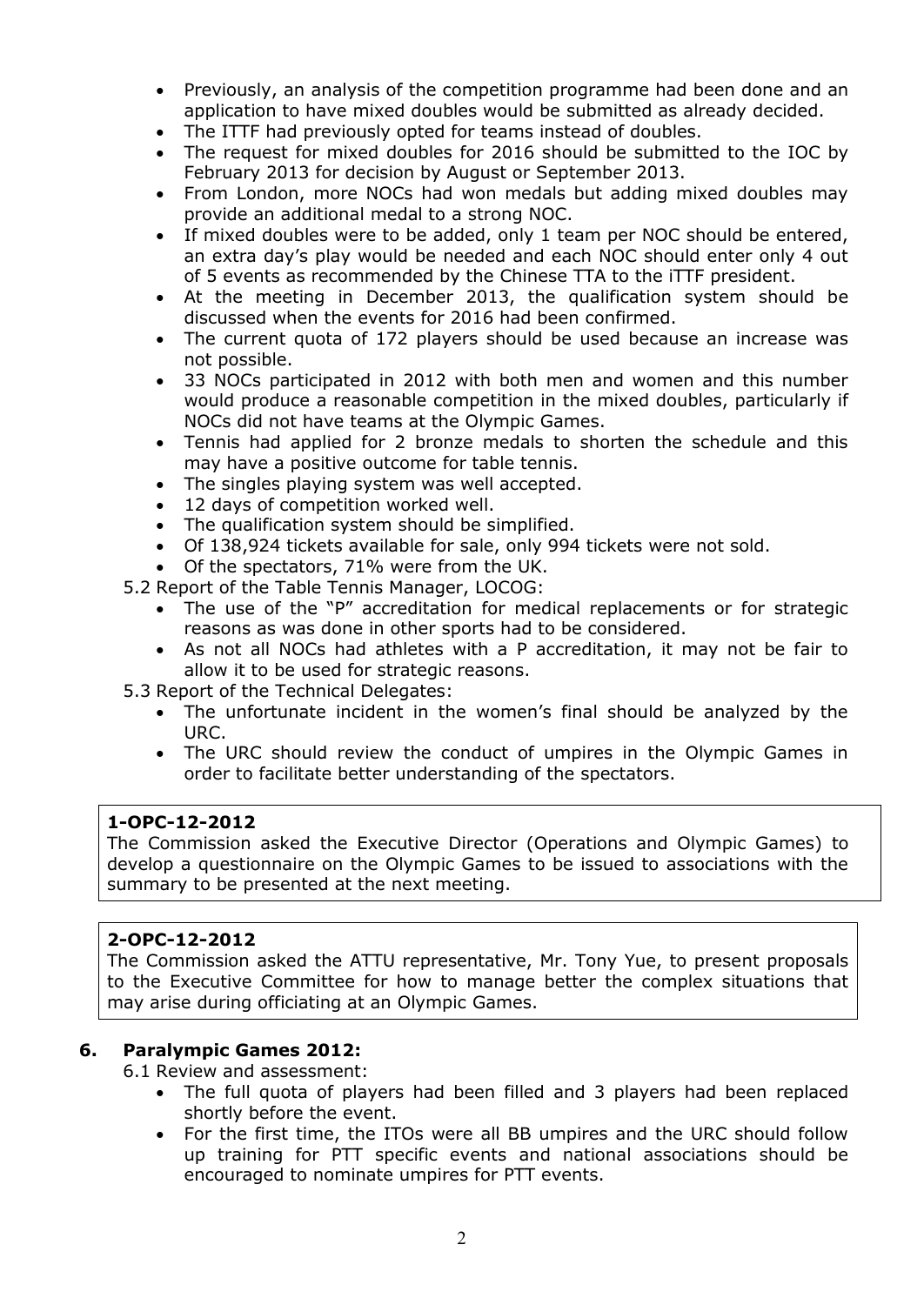- The draws should be reviewed to reinforce a positive image of the sport to the media and public attending.
- The days were very long and in the review being done by PTT, changes to the competition format were being considered and using the rest day was possible.
- Scheduling of the medal presentations, linking them to the finals and considering the time of day should be addressed in future.
- The presentation was good and the IPC President had attended and was excited by what he saw.
- The performance of the home nation also had a positive impact on spectators and media interest.
- The initiative of the day pass had ensured fairly full stands throughout the event.
- The IPC had initiated "50 memorable moments of the Games" and a winning cross-court forehand by a British player had been proposed.
- 6.2 Report of the Table Tennis Manager, LOCOG: would be presented for the next meeting.
- 6.3 Report of the Technical Delegate: had been presented.

# **7. Youth Olympic Games 2014:** the Commission noted that:

7.1 Format of play:

- There would be one round robin and direct elimination (final and consolation) would be used again.
- 6 days of competition were planned.
- Competition would start the day after the Opening Ceremony.
- A training camp before the Opening Ceremony would be proposed as had happened in 2010.

## 7.2 Qualification system:

- Each NOC had an allocation of slots across all sports and so NOCs should be involved in the qualification as soon as possible.
- The total number of players would be 32 men and 32 women.
- A world qualification final would be held with each NOC getting 1 player to qualify for 4 places.
- A number of Junior Circuit events had been identified for qualification per continent (Hungary, Korea, Canada New Caledonia, Brazil and Egypt).
- A player would be eligible for ranking selection if he or she played in at least 2 identified Junior Circuit events.
- The age group would span 4 years from 1 January 1996 to 31 December 1999 so a player would be able to participate in the Games at least once in his or her career.
- The age group change had been approved by the IOC as half of the IFs on the programme had supported the proposal.
- From January to end May 2014, "the road to Nanjing series" would be held concurrently with the continental qualification process.
- The continental qualification slots would be Africa 2, Asia 2, Europe 4, Latin America 2, North America 1 and Oceania 1.
- Some universality places would be available for 4 men and 4 women.
- A qualification guide would be issued for the associations.

7.3 Education system:

- The proposal was for an online education process (anti-doping, playbook, betting and match fixing), YOG role models, elite coach development, "fill the stadium" project (10 000 seats in the stadium), athlete support (20 to 24 scholarships) and addressing universality.
- CTTA would be an important partner in the lead up to the Youth Olympic Games.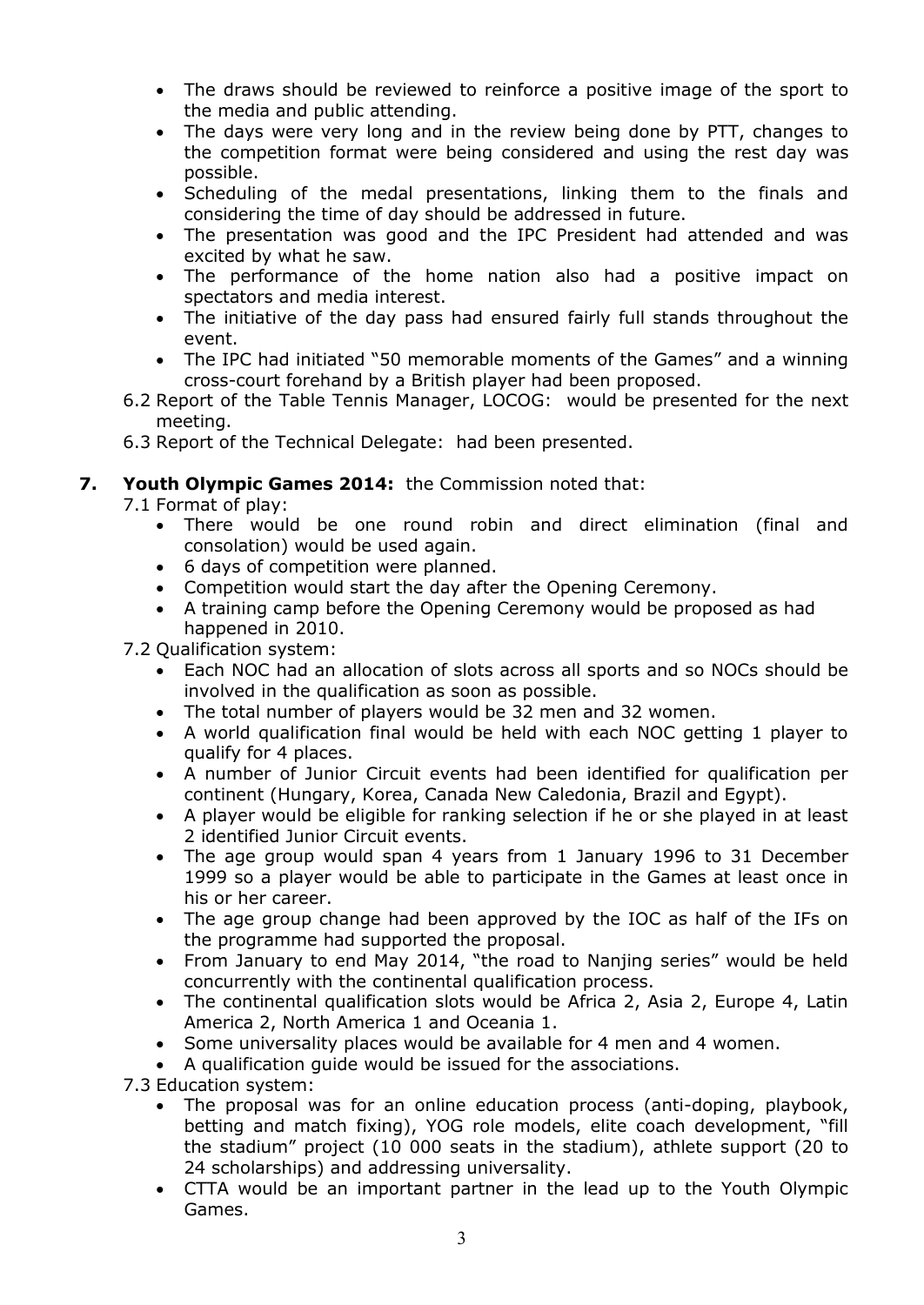The scholarships should focus on training opportunities but, in order to ensure fairness, the costs of participation in events should be sourced from other funds ensuring a shared commitment from national associations.

## **3-OPC-12-2012**

The Commission approved the YOG format of play as presented, and ratified the qualification system as approved by the IOC Executive Board.

## **4-OPC-12-2012**

The Commission asked the Executive Director (Operations and Olympic Games) to ascertain if players would have to stay for the full duration of the Youth Olympic Games.

## **8. Olympic and Paralympic Games 2016:** the Commission noted that:

8.1 Appointment of officials for the Olympic Games:

- A referee had been added to the referee team as the racket testing function would move to the referee and umpires.
- The number of officials was less than for the 2008 Games but the same as the 2012 Games.
- Previously the Medical Officer was an ITO but this had been changed to an IF official and air travel and accommodation was now paid by the ITTF.
- 8.2 Appointment of officials for the Paralympic Games:
	- The draft policy mirrored the Olympic Games policy.
	- Provision had been made that if the host association could not provide the number of officials required, the quota would be transferred to the host continent.
	- The URC and CBTM had been alerted to the insufficient number of IRs and BB umpires required for both the Olympic and Paralympic Games.
- 8.3 Equipment selected:
	- The bid for equipment (tables and floor) had been issued and would be decided by March 2013.
	- DHS would provide the balls.
	- The IOC agreement indicated that the equipment was the property of the Organising Committee but the Organising Committee would be encouraged to allocate it to the national association.
	- The colours of the equipment still had to be decided but it would be finalised by December 2013 or sooner.
	- 6 national associations had purchased similar tables to the competition tables before the 2012 Olympic Games.
- 8.4 Appointment of a representative from Rio 2016: the Organising Committee had submitted a proposal internally and would inform the Commission in due course.

## **5-OPC-12-2012**

The Commission approved the policy for the appointment of officials for the Olympic and Paralympic Games.

**9. Any other business:** there was no other business to be considered.